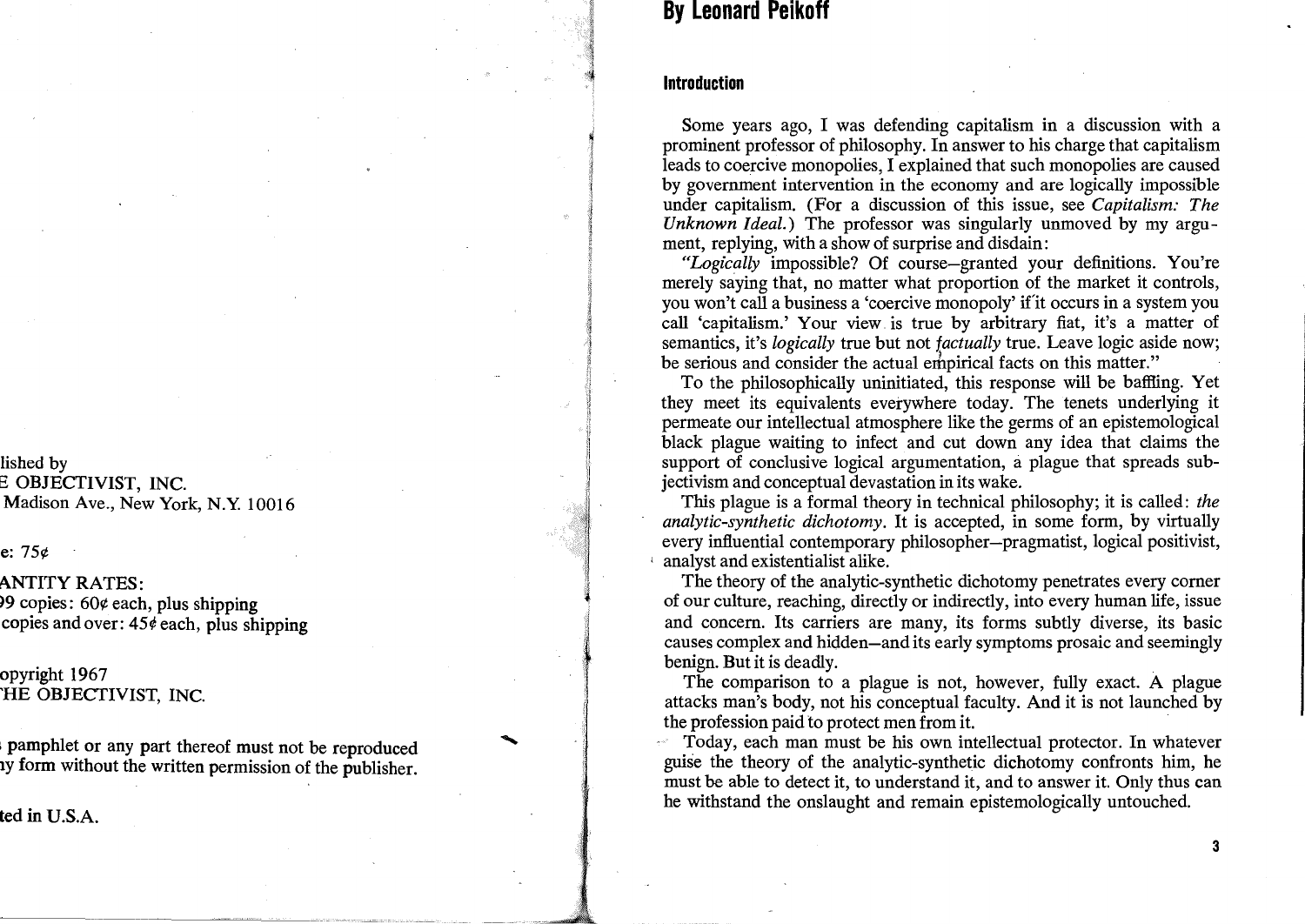The theory in question is not a philosophical primary; one's position on it, whether it be agreement or opposition, derives, in substantial part, from one's view of the nature of concepts. The Objectivist theory of concepts is presented in Ayn Rand's *Introduction to Objectivist Epistemology.*  In the present series of articles, I shall build on this foundation. I shall summarize the theory of the analytic-synthetic dichotomy as it would be expounded by its contemporary advocates, and then answer it point by point.

The theory was originated, by implication, in the ancient world, with the views of Pythagoras and Plato, but it achieved real prominence and enduring influence only after its advocacy by such modem philosophers as Hobbes, Leibniz, Hume and Kant. (The theory was given its present name by Kant.) In its dominant contemporary form, the theory states that there is a fundamental cleavage in human knowledge, which divides propositions or truths into two mutually exclusive (and jointly exhaustive) types. These types differ, it is claimed, in their origins, their referents, their cognitive status, and the means by which they are validated. In particular, four central points of difference are alleged to distinguish the two types:

( a) Consider the following pairs of true propositions:

i) A man is a rational animal.

ii) A man has only two eyes.

i) Ice is a solid.

ii) Ice floats on water.

i) 2 plus 2 equals 4.

ii) 2 qts. of water mixed with 2 qts. of ethyl alcohol yield 3.86 qts. of liquid, at  $15.56^{\circ}$ C.

The *first* proposition in each of these pairs, it is said, can be validated *merely by an analysis of the meaning of its constituent concepts* (thus, these are called *"analytic"* truths). If one merely specifies the definitions of the relevant concepts in any of these propositions, and then applies the laws of logic, one can see that the truth of the proposition follows directly, and that to deny it would be to endorse a logical contradiction. Hence, these are also called "logical truths," meaning that they can be validated merely by correctly applying the laws of logic.

Thus, if one were to declare that "A man is *not* a rational animal," or that "2 plus 2 does *not* equal 4," one would be maintaining by implication thats A rational animal is *not* a rational animal," or that "1 plus 1 plus 1 plus 1, does *not* equal 1 plus 1 plus 1 plus 1"- both of which are selfcontradictory. (The illustration presupposes that "rational animal" is the definition of "man.") A similar type of self-contradiction would occur if one denied that "Ice is a solid. "

Analytic truths represent concrete instances of the Law of Identity; as such, they are also frequently called "tautologies" (which, etymologically, means that the proposition repeats "the same thing"; e.g., "A rational animal is a rational animal," "The solid form of water is a solid"). Since all of the propositions of logic and mathematics can ultimately be analyzed and validated in this fashion, these two subjects, it is claimed, fall entirely within the "analytic" or "tautological" half of human knowledge. *Synthetic* propositions, on the other hand-illustrated by the *second* 

proposition in each of the above pairs, and by most of the statements of daily life and of the sciences-are said to be entirely different on all these counts. A "synthetic" proposition is defined as one which *cannot* be validated merely by an analysis of the meanings or definitions of its constituent concepts. For instance, conceptual or definitional analysis alone, it is claimed, could not tell one whether ice floats on water, or what volume of liquid results when various quantities of water and ethyl alcohol are mixed.

In this type of case, said Kant, the predicate of the proposition (e.g., "floats on water") states something about the subject ("ice") which is not already contained in the meaning of the subject-concept. (The proposition represents a *synthesis* of the subject with a new predicate, hence the name.) Such truths cannot be validated merely by correctly applying the laws of logic; they do not represent concrete instances of the Law of Identity. To deny such truths is to maintain *a falsehood,* but *not a selfcontradiction.* Thus, it is false to assert that "A man has three eyes," or that "Ice sinks in water" -but, it is said, these assertions are not selfcontradictory. It is the *facts* of the case, not the laws of logic, which condemn such statements. Accordingly, synthetic truths are held to be "factual," as opposed to "logical" or "tautological" in character.

(b) Analytic truths are *necessary;* no matter what region of space or what period of time one considers, such propositions *must* hold true. Indeed, they are said to be true not only throughout the universe which actually exists, but in "all possible worlds"  $-$  to use Leibniz's famous phrase. Since its denial is self-contradictory, the opposite of any analytic truth is unimaginable and inconceivable. A visitor from an alien planet might relate many unexpected marvels, but his claims would be rejected out-of-hand if he announced that, in his world, ice was a gas, man was a postage stamp, and 2 plus 2 equaled 7.3.

l

.. I

Synthetic truths, however, are declared *not* to be necessary; they are called *"contingent."* This means: As a matter of fact, in the actual world that men now observe, such propositions *happen to be* true-but they do not *have to be* true. They are not true in "all possible worlds." Since its denial is not self-contradictory, the opposite of any synthetic truth is at least imaginable or conceivable. It is imaginable or conceivable that men should have an extra eye (or a baker's dozen of such eyes) in the back of their heads, or that ice should sink in water like a stone, etc. These things do not occur in our experience but, it is claimed, there is no logical necessity about this. The facts stated by synthetic truths are "brute" facts, which no amount of logic can make fully intelligible.

Can one conclusively *prove* a synthetic proposition? Can one ever be logically *certain* of its truth? The answer given is: "No. As a matter of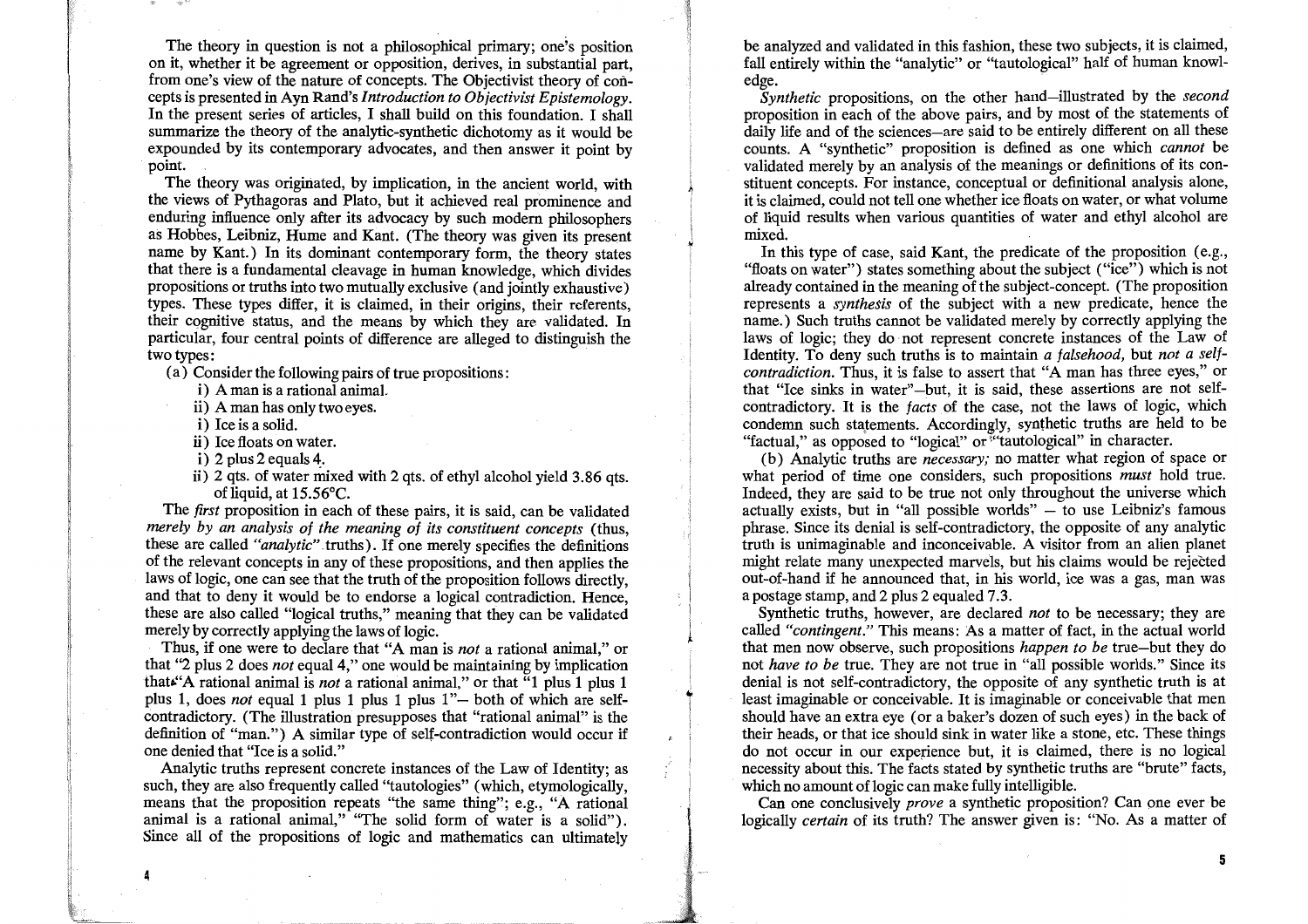logic, no synthetic proposition 'has to be' true; the opposite of any is conceivable." (The most uncompromising advocates of the analytic-synthetic dichotomy continue: "You cannot even be certain of the direct evidence of your senses-for instance, that you now see a patch of red before you. In classifying what you see as 'red,' you are implicitly declaring that it is similar in color to certain of your past experiences-and how do you know that you have remembered these latter correctly? That man's memory is reliable, is not a tautology; the opposite is conceivable.") Thus, the most one can ever claim for synthetic, contingent truths is some measure of probability; they are more~or-Iess-likely hypotheses.

 $(c)$  Since analytic propositions are "logically" true, they can, it isclaimed, be validated *independently of experience;* they are "non-empirical" or "a priori" (today, these terms mean: "independent of experience"). Modem philosophers grant that some experience is required to enable a man to form concepts; their point is that, once the appropriate concepts have been formed (e.g., "ice," "solid," "water," etc.), no *further*  experience is required to validate their combination into an analytically true proposition (e.g., "Ice is solid water"). The proposition follows simply from an analysis of definitions.

Synthetic truths, on the other hand, are said to be *dependent upon experience* for their validation; they are "empirical" or "a posteriori." Since they are "factual," one can discover their truth initially only by observing the appropriate facts directly or indirectly; and since they are "contingent," one can find out whether yesterday'S synthetic truths are still holding today, only by scrutinizing the latest empirical data.

(d) Now we reach the climax: the characteristically twentieth-century *explanation* of the foregoing differences. It is: *Analytic propositions provide no information about reality, they do not describe facts, they are "non-ontological"* (i.e., do not pertain to reality). Analytic truths, it is held, are created and sustained by men's arbitrary decision to use words (or concepts) in a certain fashion, they merely record the implications of linguistic (or conceptual) *conventions.* This, it is claimed, is what accounts for the characteristics of analytic truths. They are non-empirical  $-\theta$  because they say nothing about the world of experience. No fact can ever cast doubt upon them, they are immune from future correction-because they are immune from reality. They are necessary—because men make them so.

"The propositions of logic," said Wittgenstein in the *Tractatus,* "all say the same thing: that is, nothing." "The principles of logic and mathematics," said A. J. Ayer in *Language, Truth and Logic,* "are true universally simply because we never allow them to be anything else."

Synthetic propositions, on the other hand, *are* factual-and for this, man pays a price. The price is that they are contingent, uncertain and unprovable.

\_ The theory of the analytic-synthetic dichotomy presents men with the following choice: If your statement is proved, it says nothing about that

which exists; if it is about existents, it cannot be proved. If it is demonstrated by logical argument, it represents a subjective convention; if it asserts a fact, logic cannot establish it. If you validate it by an appeal to the meanings of your *concepts*, then it is cut off from reality; if you validate it by an appeal to your *percepts,* then you cannot be certam of It.

Objectivism rejects the theory of the analytic-synthetic dichotomy as false-in principle, at root, and in every one of its variants.

Now, let us analyze and answer this theory point by point.

## "**Analytic" and "Synthetic" Truths**

An analytic proposition is defined as one which can be validated merely by an analysis of the meaning of its constituent concepts. The critical question is: *What is included in "the meaning of a concept"?* Does a concept mean the *existents* which it subsumes, including all their characteristics? Or does it mean only certain aspects of these existents, designating some of their characteristics but excluding others?

The latter viewpoint is fundamental to every version of the analyticsynthetic dichotomy. The advocates of this dichotomy divide the characteristics of the existents subsumed under a concept into two groups: those which are *included* in the meaning of the concept, and those - the great majority - which, they claim, are *excluded* from its meaning. The dichotomy among propositions follows directly. If a proposition links the "included" characteristics with the concept, it can be validated merely by an «analysis" of the concept; if it links the "excluded" characteristics with the concept, it represents an act of "synthesis."

For example: it is commonly held that, out of the vast number of man's characteristics (anatomical, physiological, psychological, etc.),  $two$  - "rationality" and "animality" - constitute the entire meaning of the *concept* "man." All the rest, it is held, are outside the concept's meaning. On this view, it is "analytic" to state that "A man is a rational animal" (the predicate is "included" in the subject-concept), but "synthetic" to state that "A man has only two eyes" (the predicate is "excluded").

The primary historical source of the theory that a concept includes some of an entity's characteristics, but excludes others, is the Platonic realist theory of universals. Platonism holds that concepts designate non-material essences (universals) subsisting in a supernatural dimension. Our world, Plato claimed, is only the reflection of these essences, in a material form. On this view, a physical entity possesses two very different types of characteristics: those which reflect its supernatural essence, and those which arise from the fact that, in this world, the essence is manifest in material form. The first are "essential" to the entity, and constitute its real nature; the second are matter-generated "accidents." Since concepts are said to designate essences, the concept of an entity includes its "essential" characteristics, but excludes its "accidents."

How does one differentiate "accidents" from "essential" characteristics

6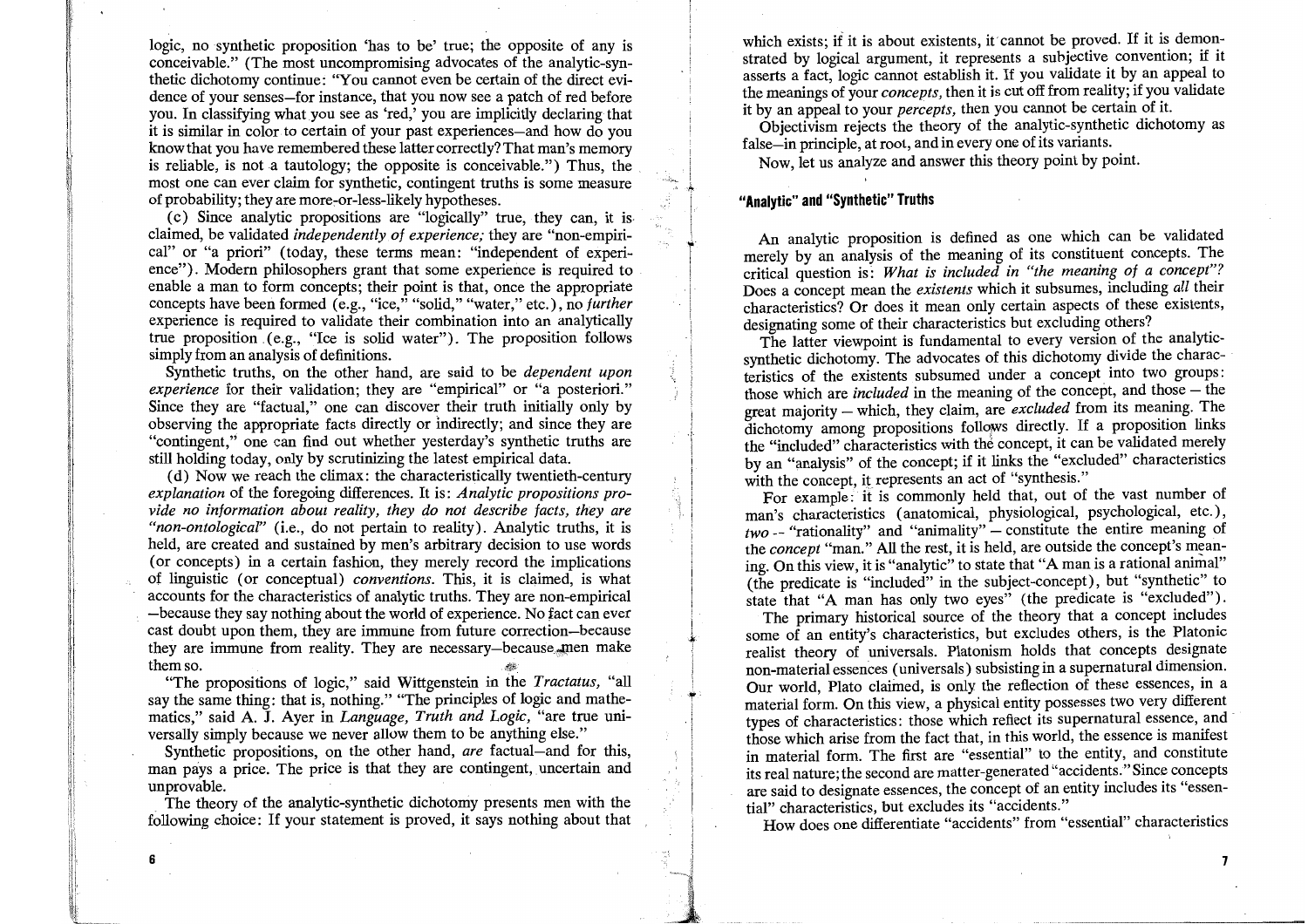in a particular case? The Platonists' ultimate answer is: By an act of "intuition. "

(A more plausible and naturalistic variant of the essence-accident dichotomy is endorsed by Aristotelians; on this point, their theory of concepts reflects a strong Platonic influence.)

In the modern era, Platonic realism lost favor among philosophers; nominalism progressively became the dominant theory of concepts. The nominalists reject supernaturalism as unscientific, and the appeal to "intuition" as a thinly-veiled subjectivism. They do not, however, reject the crucial consequence of Plato's theory: *the division of an entity's characteristics into two.groups,* one of which is excluded from the concept designating the entity.

Denying that concepts have an objective basis in the facts of reality, nominalists declare that the source of concepts is a subjective human decision: men *arbitrarily* select certain characteristics to serve as the basis (the "essentials") for a classification; thereafter, they agree to apply the same term to any concretes that happen to exhibit these "essentials," no matter how diverse these concretes are in other respects. On this view, the concept (the term) means only those characteristics initially decreed to be "essential." The other characteristics of the subsumed concretes bear no necessary connection to the "essential" characteristics, and are excluded from the concept's meaning.

Observe that, while condemning Plato's *mystic* view of a concept's meaning, the nominalists embrace the same view in a *skeptic* version. Condemning the essence-accident dichotomy as implicitly arbitrary, they institute an *explicitly* arbitrary equivalent. Condemning Plato's "intuitive" selection of essences as a disguised subjectivism, they spurn the disguise and adopt subjectivism as their official theory  $-$  as though a concealed vice were heinous, but a brazenly flaunted one, rational. Condemning Plato's supernaturally-determined essences, they declare that essences are *socially-determined,* thus transferring to the province of *human whim* what had once been the prerogative of Plato's divine realm. The nominalists' "advance" over Plato consisted of *secularizing* his theory. To secularize an error is still to commit it.

Its form, however, changes. Nominalists do not say that a concept designates only an entity's "essence," excluding its "accidents." Their secularized version is: A concept is only a shorthand tag for the characteristics stated in its definition; a concept and its definition are interchangeable; *a concept means only its definition.* 

It is the Platonic-nominalist approach to concept-formation, expressed in such views as these, that gives rise to the theory of the analyticsynthetic dichotomy. Yet its advocates commonly advance the dichotomy as a self-contained primary, independent of any particular theory of concepts. Indeed, they usually insist that the issue of concept-formation  $-$  since it is "empirical," not "logical"  $-$  is outside the province of philosophy. (!) (Thus, they use the dichotomy to discredit in advance any

inquiry into the issues on which the dichotomy itself depends.)

 $\mathbf{L}$ 

|<br>|<br>|

In spite of this, however, they continue to advocate "conceptual analysis," and to distinguish which truths can-or cannot-be validated by its practice. One is expected to analyze concepts, without a knowledge of their source and nature-to determine their meaning, while ignorant of their relationship to concretes. How? The answer implicit in contemporary philosophical practice is: "Since people have already given concepts their meanings, we need only study common usage." In other words, paraphrasing Galt: "The concepts are here. How did they get here? Somehow." *(Atlas Shrugged.)* 

Since concepts are complex products of man's consciousness, any theory or approach which implies that they are irreducible primaries, is invalidated by that fact alone. Without a theory of concepts as a foundation, one cannot, in reason, adopt *any* theory about the nature or kinds of propositions; propositions are only combinations of concepts.

The Objectivist theory of concepts undercuts the theory of the analyticsynthetic dichotomy at its root.

According to Objectivism, concepts "represent classifications of observed existents according to their relationships to other observed existents." (Ayn Rand, *Introduction to Objectivist Epistemology;* all further quotations in this section, unless otherwise identified, are from this work.) To form a concept, one mentally *isolates* a group of concretes (of distinct perceptual units), on the basis of observed similarities which distinguish them from all other known concretes (similarity is "the relationship between two or more existents which possess the same characteristic (s) , but in different measure or degree"); then, by a process of omitting the particular measurements of these concretes, one *integrates* them into a single new mental unit: the concept, which subsumes all concretes of this kind (a potentially unlimited number). The integration is completed and retained by the selection of a perceptual symbol (a word) to designate it. "A concept is a mental integration of two or more units possessing the same distinguishing characteristic (s), with their particular measurements omitted."

By isolating and integrating perceived concretes, by reducing the number of mental units with which he has to deal, man is able to break up and organize his perceptual field, to engage in specialized study, and to retain an unlimited amount of information pertaining to an unlimited number of concretes. Conceptualization is a method of acquiring and retaining knowledge of that which exists, on a scale inaccessible to the perceptual level of consciousness.

Since a word is a symbol for a concept, it has no meaning apart from the content of the concept it symbolizes. And since a concept is an integration of units, *it* has no content or meaning apart from its units. *The meaning of a concept consists of the units-the existents-which it integrates, including all the characteristics of these units.* 

Observe that concepts mean *existents,* not arbitrarily selected portions

9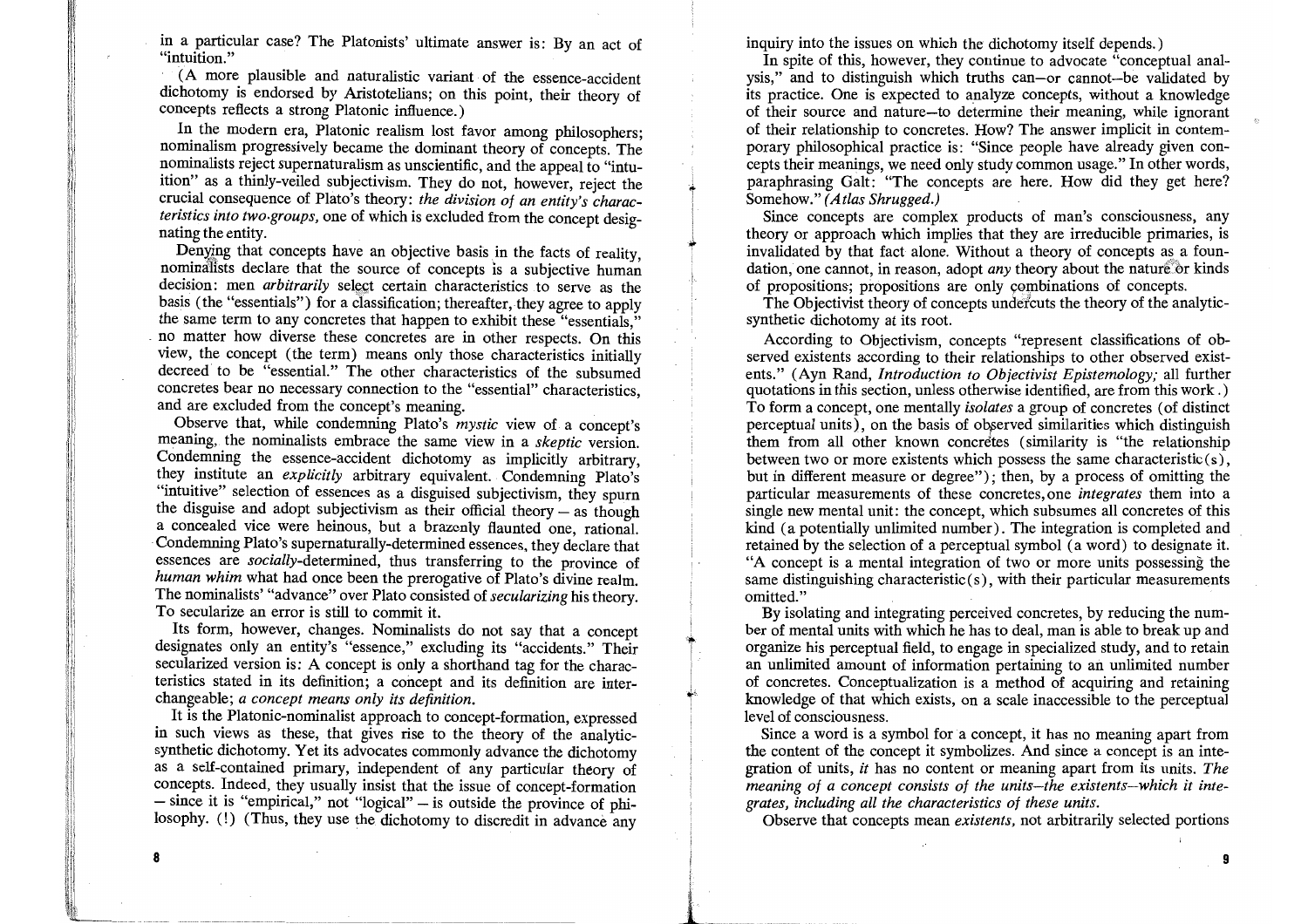of existents. There is no basis whatever-neither metaphysical nor epistemological, neither in the nature of reality nor of a conceptual consciousness-for a division of the characteristics of a concept's units into two groups, one of which is excluded from the concept's meaning.

*Metaphysically,* an entity is: all of the things which it is. Each of its characteristics has the same metaphysical status: each constitutes a part of the entity's identity. -

*Epistemologically,* all the characteristics of the entities subsumed under a concept are discovered by the same basic method: by observation of these entities. The initial similarities, on the basis of which certain concretes were isolated and conceptually integrated, were grasped by a process of observation; all subsequently discovered characteristics of these concretes are discovered by the same method (no matter how complex the inductive procedures involved may become).

The fact that certain characteristics are, at a given time, *unknown* to man, does not indicate that these characteristics are excluded from the *entity-or from the concept.* A is A; existents are what they are, independent of the state of human knowledge; and a concept means the existents which it integrates. Thus, a concept subsumes and includes all the characteristics of its referents, known and not-yet-known.

(This does not mean that man is omniscient, or that he can capriciously ascribe any characteristics he chooses to the referents of his concepts. In order to discover that an entity possesses a certain characteristic, one must engage in a process of scientific study, observation and validation. Only then does one know that that characteristic is true of the entity and, therefore, is subsumed under the concept. )

"It is crucially important to grasp the fact that a concept is an 'open-end' classification which includes the yet-to-be-discovered characteristics of a given group of existents. All of man's knowledge rests on that fact.

"The pattern is as follows: When a child grasps the concept 'man,' the knowledge represented by that concept in his mind consists of perceptual data, such as man's visual appearance, the sound of his voice, etc. When the child learns to differentiate between living entities and inanimate matter, he ascribes a new characteristic, 'living,' to the entity he designates as 'man.' When the child learns to differentiate among various types of consciousness, he includes a new characteristic in his concept of man, 'rational' -and so on. The implicit principle guiding this process, is: 'I know that there exists such an entity as man; I know many of his characteristics, but he has many others which I do not know and must discover.' The same principle directs the study of every other kind of perceptually isolated and conceptualized existents.

 $\left| \right|$ 

"The same principle directs the accumulation and transmission of mankind's knowledge. From a savage's knowledge of man ... [to the present level], the *concept* 'man' has not changed: it refers to the same kind of entities. What has changed and grown is the knowledge of these entities."

What, then, is the meaning of the concept "man"? "Man" means a

certain type of entity, a rational animal, including *all* the characteristics of this entity (anatomical, physiological, psychological, etc., as well as the relations of these characteristics to those of other entities)-all the characteristics already known, and all those ever to be discovered. Whatever is true of the entity, is meant by the concept.

It follows that there are no grounds on which to distinguish "analytic" from "synthetic" propositions. Whether one states that "A man is a rational animal," or that "A man has only two eyes"-in both cases, the predicated characteristics are true of man and are, therefore, included in the concept "man." The meaning of the first statement is: "A certain type of entity, including all its characteristics (among which are rationality and animality) is: a rational animal." The meaning of the second is: "A certain type of entity, including all its characteristics (among which is the possession of only two eyes) has: only two eyes." Each of these statements is an instance of the Law of Identity; each is a "tautology"; to deny either is to contradict the meaning of the concept "man," and thus to endorse a self-contradiction.

A similar type of analysis is applicable to *every* true statement. Every truth about a given existent (s) reduces, in basic pattern, to: "X is: one or more of the things which it is." The predicate in such a case states some characteristic (s) of the subject; but since it *is* a characteristic of the subject, the *concept(s)* designating the subject in fact includes the predicate from the outset. If one wishes to use the term "tautology" in this context, then *all* truths are "tautological." (And, by the same reasoning, all falsehoods are self-contradictions.)

When making a statement about an existent, one has, ultimately, only two alternatives: "X (which means  $X$ , the existent, including all its characteristics) *is* what it is"-or: "X *is not* what it is." The choice between truth and falsehood is the choice between "tautology" (in the sense explained) and self-contradiction.

In the realm of propositions, there is only one basic epistemological distinction: *truth vs. falsehood,* and only one fundamental issue: By what method is truth discovered and validated? To plant a dichotomy at the base of human knowledge-to claim that there are opposite *methods* of validation and opposite *types* of truth-is a procedure without grounds or justification.

In one sense, *no* truths are "analytic." No proposition can be validated merely by "conceptual analysis"; the content of the concept-i.e., the characteristics of the existents it integrates-must be discovered and validated by observation, before any "analysis" is possible. In another sense, *all*  truths are "analytic." When some characteristic of an entity *has* been discovered, the proposition ascribing it to the entity will be seen to be "logically true" (its opposite would contradict the meaning of the concept designating the entity). In either case, the analytic-logical-tautological vs. synthetic-factual dichotomy collapses.

To justify their view that some of an entity's characteristics are excluded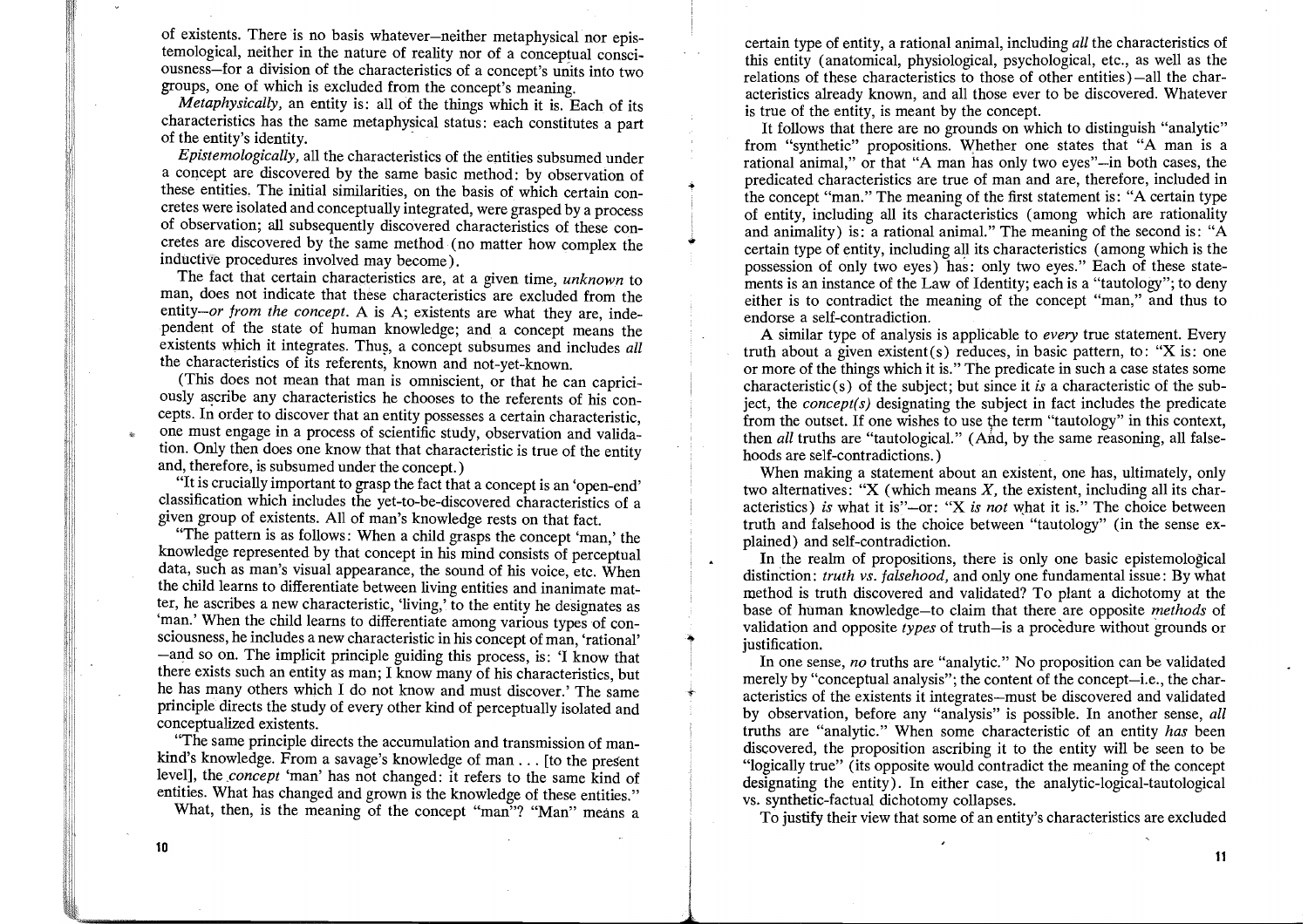from the concept designating it, both Platonists and nominalists appeal to the distinction between the "essential" and the "non-essential" characteristics of an entity. For the Platonists, this distinction represents a *metaphysical division, intrinsic to the entity, independent of man and of* man's knowledge. For the nominalists, it represents a *subjective* human decree, independent of the facts of reality. For both schools, whatever their terminological or other differences, a concept means only the essential (or defimng) characteristics of its units.

Neither school provides an *objective* basis for the distinction between an entity's "essential" and "non-essential" characteristics. (Supernaturalism-in its avowed or secularized form-is not an objective basis for anything.) Neither school explains why such a distinction is objectively required in the process of conceptualization.

This explanation is provided by Objectivism, and exposes the basic error in the Platonic-nominalist position.

When a man reaches a certain level of conceptual complexity, he needs to discover a method of organizing and interrelating his concepts; he needs a method that will enable him to keep each of his concepts clearly distinguished from all the others, each connected to a specific group of existents clearly distinguished from the other existents he knows. (In the early stages of conceptual development, when a child's concepts are comparatively few in number and designate directly perceivable concretes, "ostensive definitions" are sufficient for this purpose.) The method consists of *defining* each concept, by specifying the characteristic(s) of its units upon which the greatest number of their other known characteristics depends, and which distinguishes the units from all other known existents. The characteristic (s) which fulfills this requirement is designated the *"essential"* characteristic, in that context of knowledge.

Essential characteristics are determined contextually. The character- $\text{istic}(s)$  which most fundamentally distinguishes a certain type of entity from all other existents known at the time, may not do so within a wider field of knowledge, when more existents become known and/or more of the entity's characteristics are discovered. The characteristic (s) designated as "essential"-and the definition which expresses it-may alter as one's cognitive context expands. Thus, essences are not intrinsic to entities, in the Platonic (or Aristotelian) manner; they are epistemological, not metaphysical. A definition in terms of essential characteristics "is a device of man's method of cognition-a means of classifying, condensing and integrating an ever-growing body of knowledge."

Nor is the designation of essential characteristics a matter of arbitrary choice or subjective decree. A contextual definition can be formulated only after one has fully considered *all* the known facts pertaining to the units in question: their similarities, their differences from other existents, the causal relationships among their characteristics, etc. This knowledge determines which characteristic(s) is *objectively* essential-and, therefore,

which definition is objectively correct-in a given cognitive context. Although the definition explicitly mentions only the essential characteristic (s), it implies and condenses all of this knowledge.

On the objective, contextual view of essences, a concept does *not* mean only the essential or defining characteristics of its units. To designate a certain characteristic as "essential" or "defining" is to *select,* from the total content of the concept, the characteristic that best condenses and differentiates that content in a specific cognitive context. Such a selection presupposes the relationship between the concept and its units: it presupposes that the concept is an integration of units, and that its content consists of its units, including *all* their characteristics. It is only because of this fact that the same concept can receive varying definitions in varying cognitive contexts.

When "rational animal" is selected as the definition of "man," this does not mean that the concept "man" becomes a shorthand tag for "anything whatever that has rationality and animality." It does not mean that the concept "man" is interchangeable with the phrase "rational animal," and that all of man's other characteristics are excluded from the concept. It means: A certain type of entity, including all its characteristics, is, in the present context of knowledge, most fundamentally distinguished from all other entities by the fact that it is a rational animal. All the presently available knowledge of man's *other* characteristics is required to validate this definition; and is implied by it. All these other characteristics remain part of the content of the concept "mah."

The nominalist view that a concept is merely a shorthand tag for its definition, represents a profound failure to grasp the function of a definition in the process of concept-formation. The penalty for this failure is that the process of definition, in the hands of the nominalists, achieves the exact opposite of its actual purpose. The purpose of a definition is to keep a concept distinct from all others, *to keep it connected to a specific group of existents.* On the nominalist view, it is precisely this connection that is severed: as soon as a concept is defined, it ceases to designate *existents,* and designates instead only the defining characteristic.

And further: On a rational view of definitions, a definition organizes and condenses-and thus helps one to retain-a wealth of knowledge about the characteristics of a concept's units. On the nominalist view, it is precisely this knowledge that is *discarded* when one defines a concept: as soon as a defining characteristic is chosen, all the other characteristics of the units are banished from the concept, which shrivels to mean merely the definition. For instance, as long as a child's concept of "man" is retained ostensively, the child knows that man has a head, two eyes, two arms, etc.; on the nominalist view, as soon as the child defines "man," he discards all this knowledge; thereafter, "man" means to him only: "a thing with rationality and animality."

On the nominalist view, the process of defining a concept is a process of cutting the concept off from its referents, and of systematically evading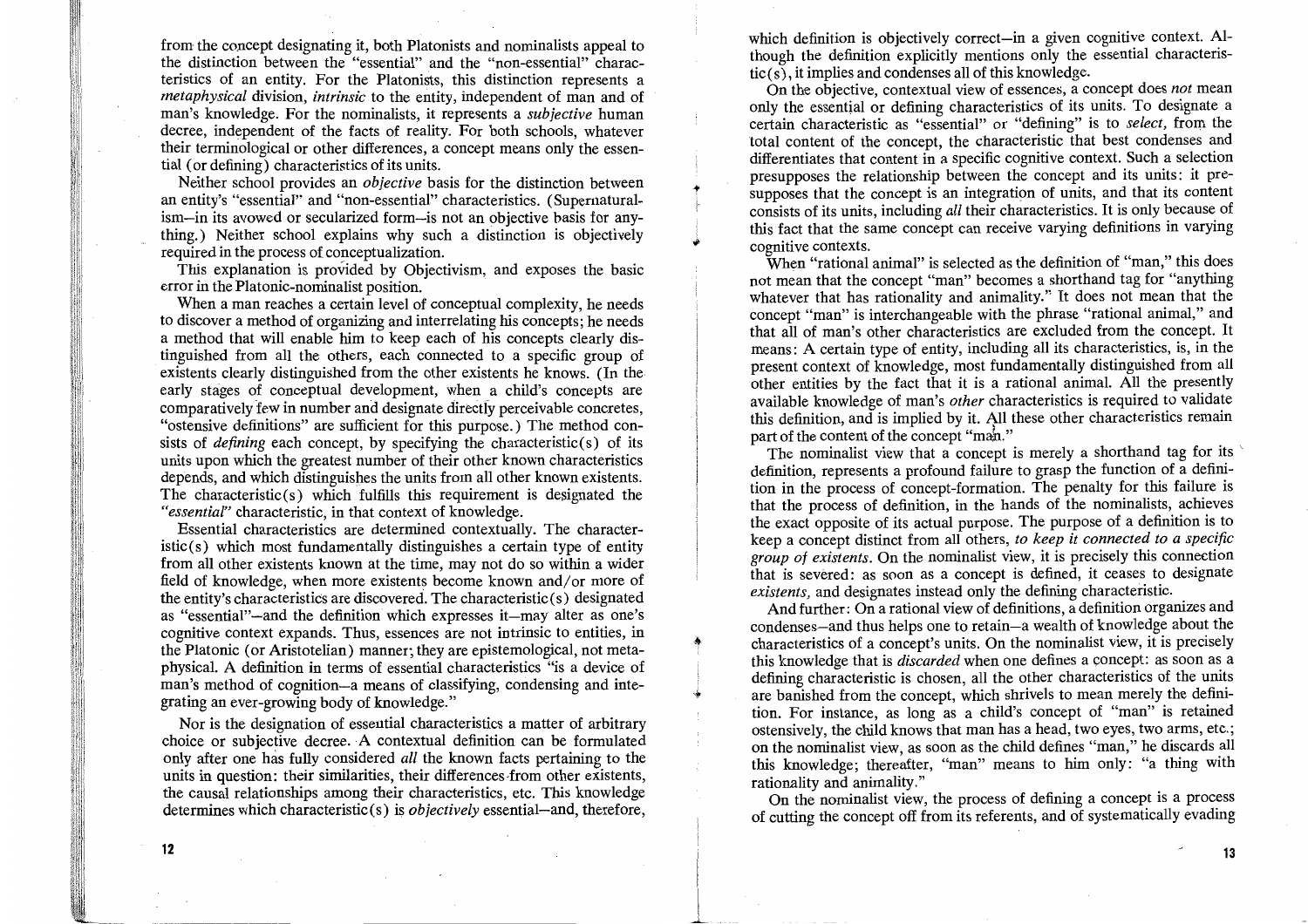what one knows about their characteristics. Definition, the very tool which is designed to promote conceptual integration, becomes an agent of its destruction, a means of *disintegration.* 

The advocates of the view that a concept means its definition, cannot escape the knowledge that people actually use concepts to designate *existents.* (When a woman says: "I married a wonderful man," it is clear to most philosophers that she does not mean: "I married a wonderful combination of rationality and animality.") Having severed the connection between a concept and its referents, such philosophers sense that somehow this connection nevertheless exists and is important. To account for it, they appeal to a theory which goes back many centuries and is now commonly regarded as uncontroversial: the theory that a concept has *two kinds or dimensions* of meaning. Traditionally, these are referred to as a concept's *"extension"* (or "denotation") and its *"intension"* (or "connotation").

By the "extension" of a concept, the theory's advocates mean the concretes subsumed under that concept. By the "intension" of a concept, they mean those characteristics of the concretes which are stated in the concept's definition. (Today, this is commonly called the "conventional" intension; the distinction among various types of intension, however, merely compounds the errors of the theory, and is irrelevant in this context.) Thus, in the extensional sense, "man" means Socrates, Plato, Aristotle, Tom, Dick, Harry, etc. In the intensional sense, "man" means "rational animal."

A standard logic text summarizes the theory as follows: "The intension of a term, as we have noted, is what is usually called its definition. The extension, on the other hand, simply refers us to the set of objects to which the definition applies. . . . Extension and intension are thus intimately related, but they refer to objects in different ways-extension to a listing of the individuals who fall within its quantitative scope, intension to the qualities or characteristics of the individuals." (Lionel Ruby, *Logic: An Introduction.)* 

This theory introduces another artificial split: between an existent and its characteristics. In the sense in which a concept means its referents (its extensional meaning), it does not mean or refer to their characteristics (its intensional meaning), and vice versa. One's choice, in effect, is: either to mean existents, apart from their characteristics-or (certain) characteristics, apart from the existents which possess them.

In fact, neither of these alleged types of meaning is metaphysically or epistemologically possible.

A concept cannot mean existents, apart from their characteristics. A thing is  $-$  what it is; its characteristics constitute its identity. An existent apart from its characteristics, would be an existent apart from its identity, which means: a nothing, a non-existent. To be conscious of an existent *is* to be conscious of (some of) its characteristics. This is true on all levels of consciousness, but it is particularly obvious on the conceptual level.

When one conceptualizes a group of existents, one isolates them mentally from others, *on the basis of certain of their characteristics.* A concept cannot integrate  $-$  or mean  $-$  a miscellaneous grab bag of objects; it can only integrate, designate, refer to and *mean:* existents of a certain kind, existents possessing certain characteristics.

Nor can the concept of an existent mean its characteristics (some or all), apart from the existent which possesses them. A characteristic is an aspect of an existent. It is not a disembodied, Platonic universal. Just as a concept cannot mean existents apart from their identity, so it cannot mean identities apart from that which exists. Existence *is* Identity.

The theory that a concept means its definition, is not improved when it is combined with the view that, in another sense, a concept means its "extension." Two errors do not make a truth. They merely produce greater chaos and confusion. The truth is that a concept means the existents it integrates, including all their characteristics. It is this view of a concept's meaning that keeps man's concepts anchored to reality. On this view, the dichotomy between "analytic" and "synthetic" propositions cannot arise.

#### **Necessity and Contingency**

1

J

The theory of the analytic-synthetic dichotomy has its roots in two types of error: one epistemological, the other metaphysical. The epistemological error, as  $\overline{I}$  have discussed, is an incorrect view of the nature of concepts. The metaphysical error is: the dichotomy between necessary and contingent facts.

This theory goes back to Greek philosophy, and was endorsed in some form by virtually all philosophical traditions prior to Kant. In the form in which it is here relevant, the theory holds that some facts are inherent in the nature of reality; they *must* exist; they are "necessary." Other facts, however, *happen to* exist in the world that men now observe, but they did not *have to* exist; they could have been otherwise; they are "contingent." For instance, that water is wet, would be a "necessary" fact; that water turns to ice at a certain temperature, would be "contingent."

Given this dichotomy, the question arises: How does one know, in a particular case, that a certain fact is necessary? Observation, it was commonly said, is insufficient for this purpose. "Experience," wrote Kant in the *Critique of Pure Reason,* "tells us, indeed, what is, but not that it must necessarily be so, and not otherwise." To establish that something is a fact, one employs observation and the appropriate inductive procedures; but, it was claimed, to establish that something is a fact is not yet to show that the fact in question is necessary. Some warrant or guarantee, over and above the fact's existence, is required if the fact is to be necessary; and some insight, over and above that yielded by observation and induction, is required to grasp this guarantee.

In the pre-Kantian era, it was common to appeal to some form of "intellectual intuition" for this purpose. In some cases, it was said, one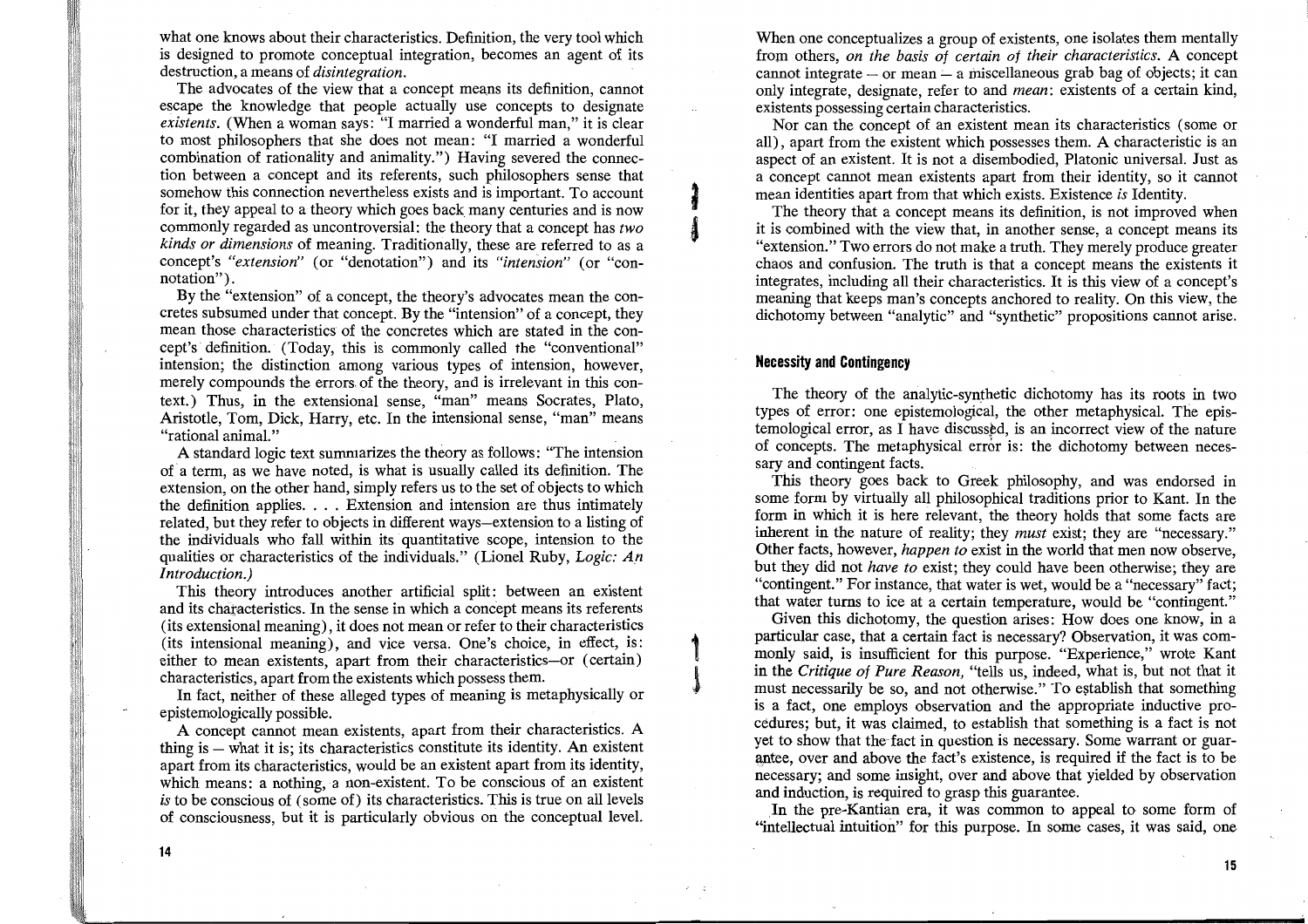could just "see" that a certain fact was necessary. *How* one could see this remained a mystery. It appeared that human beings had a strange, inexplicable capacity to grasp by unspecified means that certain facts not only were, but had to be. In other cases, no such intuition operated, and the facts in question were deemed contingent.

In the post-Kantian era, appeals to "intellectual intuition" lost favor among philosophers, but the necessary-contingent dichotomy went on. Perpetuated in various forms in the nineteenth century, it was reinterpreted in the twentieth as follows: since facts are learned only by experience, and experience does not reveal necessity, the concept of "necessary facts" must be abandoned. Facts, it is now held, are one and all contingent-and the propositions describing them are "contingent truths." As for necessary truths, they are merely the products of man's linguistic or conceptual conventions. They do not refer to facts, they are empty, "analytic," "tautological." In this manner, the necessary-contingent dichotomy is used to support the alleged distinction between analytic and synthetic propositions. Today, it is a commonplace for philosophers to remark that "factual" statements are "synthetic" and "contingent," whereas "necessary" statements are "non-factual" and "analytic."

( Contemporary philosophers prefer to talk about propositions or statements, rather than about facts; they rarely say that *facts* are contingent, attributing contingency instead to *statements* about facts. There is nothing to justify this mode of speech, and I shall not adhere to it in discussing their views.)

Observe that both the traditional pre-Kantians, and the contemporary conventionalists, are in essential agreement: both endorse the necessarycontingent dichotomy, and both hold that necessary truths cannot be validated by experience. The difference is only this: for the traditional philosophers, necessity is a metaphysical phenomenon, grasped by an act of intuition; for the conventionalists, it is a product of man's subjective choices. The relationship between the two viewpoints is similar to the relationship between Platonists and nominalists on the issue of essences. In both cases, the moderns adopt the fundamentals of the traditionalist position; their "contribution" is· merely to interpret that position in an avowedly subjectivist manner.

In the present issue, the basic error of both schools is the view that facts, some or all, are contingent. As far as metaphysical reality is concerned (omitting human actions from consideration, for the moment), there are no "facts which happen to be but could have been otherwise" as against "facts which must be." There are only: facts which *are*.

The view that facts are contingent-that the way things actually are is only one among a number of alternative possibilities, that things could have been different metaphysically—represents a failure to grasp the Law of Identity. Since things are what they are, since everything that exists possesses a specific identity, nothing in reality can occur causelessly or by chance. The nature of an entity determines what it can do and, in

any given set of circumstances, dictates what it *will* do. The Law of Causality is entailed by the Law of Identity. Entities follow certain laws of action in consequence of their identity, and have no alternative to doing so.

Metaphysically, all facts are inherent in the identities of the entities that exist; i.e., all facts are "necessary." In this sense, to be *is* to be "necessary." The concept of "necessity," in a metaphysical context, is superfluous.

(The problem of epistemology is: how to discover facts, how to discover what *is.* Its task is to formulate the proper methods of induction, the methods of acquiring and validating scientific knowledge. There is no problem of grasping that a fact is necessary, after one has grasped that it is a fact. )

For many centuries, the theory of "contingent facts" was associated with a supernaturalistic metaphysics; such facts, it was said, are the products of a divine creator who could have created them differently-and who can change them at will. This view represents the metaphysics of miracles-the notion that an entity's actions are unrelated to its nature, that anything is possible to an entity regardless of its identity. On this view, an entity acts as it does, not because of its nature, but because of an omnipotent God's decree.

Contemporary advocates of the theory of "contingent facts" hold, in essence, the same metaphysics. Thew, too, hold that anything is possible to an entity, that its actions are unrelated to its nature, that the universe which exists is only one of a number of "possible worlds." They merely omit God, but they retain the consequences of the religious view. Once more, theirs is a secularized mysticism.

The fundamental error in all such doctrines is the failure to grasp that *existence is a self-sufficient primary.* It is not a product of a supernatural dimension, or of anything else. There is nothing antecedent to existence, nothing apart from *it-and no alternative to* it. Existence exists-and only existence exists. Its existence and its nature are irreducible and unalterable.

The climax of the "miraculous" view of existence is represented by those existentialists who echo Heidegger, demanding: "Why is there any being at all and not rather nothing?"-i.e., why does existence exist? This is the projection of a zero as an alternative to existence, with the demand that one explain why existence exists and not the zero.

Non-existentialist philosophers typically disdain Heidegger's alleged question, writing it off as normal existentialist lunacy. They do not apparently realize that in holding facts to be contingent, they are committing the same error. When they claim that facts could have been otherwise, they are claiming that *existence* could have been otherwise. They scorn the existentialists for projecting an alternative to the *existence* of existence, but spend their time projecting alternatives to. the *identity* of existence.

While the existentialists clamor to know why there is something and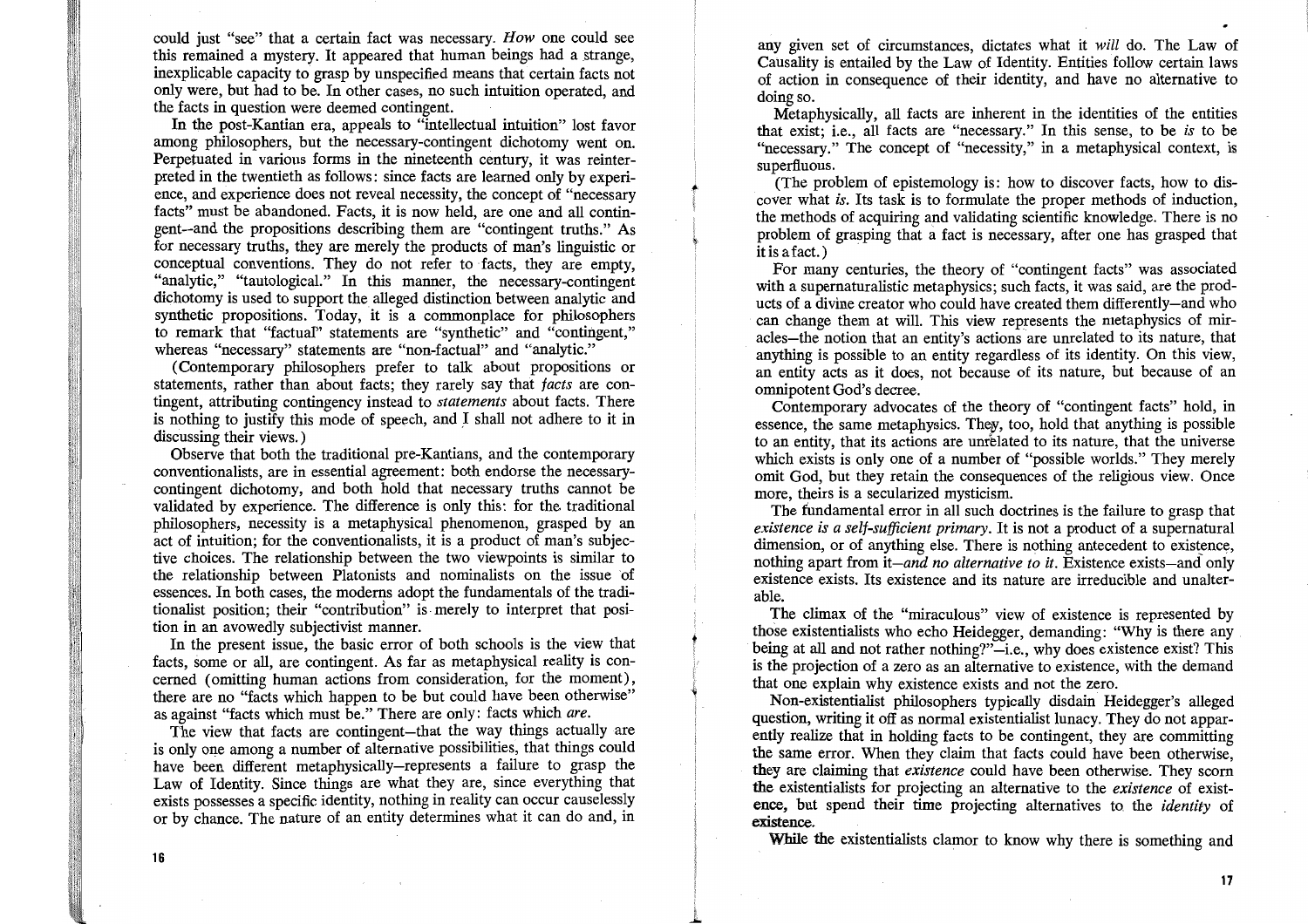not nothing, the non-existentialists answer them (by implication): "This is a ridiculous question. Of course, there is something. The real question is: Why is the something what it is, and not something else?"

A major source of confusion, in this issue, is the failure to distinguish *metaphysical* facts from *man-made* facts-i.e., facts which are inherent in the identities of that which exists, from facts which depend upon the exercise of human volition. Because man has free will, no human choice -and no phenomenon which is a product of human choice-is metaphysically necessary. In regard to any man-made fact, it is valid to claim that man *has* chosen thus, but it was not inherent in the nature of existence for him to have done so; he could have chosen otherwise. For instance, the U.S. did not have to consist of 50 states; men could have subdivided the larger ones, or consolidated the smaller ones, etc.

Choice, however, is not chance. Volition is not an exception to the Law of Causality; it is a type of causation. Further, metaphysical facts are unalterable by man, and limit the alternatives open to his choice. Man can rearrange the materials that exist in reality, but he cannot violate their identity; he cannot escape the laws of nature. "Nature, to be commanded, must be obeyed."

Only in regard to the man-made is it valid to claim: "It happens to be, but it could have been otherwise." Even here, the term "contingent" is highly misleading. Historically, that term has been used to designate a metaphysical category of much wider scope than the realm of human action; and it has always been associated with a metaphysics which, in one form or another, denies the facts of Identity and Causality. The "necessary-contingent" terminology serves only to introduce confusion, and should be abandoned. What is required in this context is the distinction between the "metaphysical" and the "man-made."

The existence of human volition cannot be used to justify the theory that there is a dichotomy of *propositions* or of *truths.* Propositions about metaphysical facts, and propositions about man-made facts, do not have different characteristics *qua propositions.* They differ merely in their subject matter, but then so do the propositions of astronomy and of immunology. Truths about metaphysical and about man-made facts are learned and validated by the same process: by observation; and, *qua truths,* both are equally necessary. Some *facts* are not necessary, but all *truths* are.

Truth is the identification of a fact of reality. Whether the fact in question is metaphysical or man-made, the fact determines the truth: if the fact exists, there is no alternative in regard to what is true. For instance, the fact that the U.S. has 50 states was not metaphysically necessarybut as long as this is men's choice, the proposition that "The U.S. has 50 states" is necessarily *true.* A true proposition *must* describe the facts as they are. In this sense, a "necessary truth" is a redundancy, and a "contingent truth" a self-contradiction.

## **Logic and Experience**

Throughout its history, philosophy has been torn by the conflict between the rationalists and the empiricists. The former stress the role of logic in man's acquisition of knowledge, while minimizing the role of experience; the latter claim that experience is the source of man's knowledge, while minimizing the role of logic. This split between logic and experience is institutionalized in the theory of the analytic-synthetic dichotomy.

Analytic statements, it is said, are independent of experience; they are "logical" propositions. Synthetic statements, on the other hand, are devoid of logical necessity; they are "empirical" propositions.

Any theory that propounds an opposition between the logical and the empirical, represents a failure to grasp the nature of logic and its role in human cognition. Man's knowledge is not acquired by logic apart from experience or by experience apart from logic, but *by the application of logic to experience.* All truths are the product of a logical identification of the facts of experience.

Man is born *tabula rasa;* all his knowledge is based on and derived from the evidence of his senses. To reach the distinctively human level of cognition, man must conceptualize his perceptual data-and conceptualization is a process which is neither automatic nor infallible. Man needs to discover a method to guide this process, if it is to yield conclusions which correspond to the fdcts of reality-i.e., which represent knowledge. The principle at the base of the proper method is the fundamental principle of metaphysics: the Law of Identity. In reality, contradictions cannot exist; in a cognitive process, a contradiction is the proof of an error. Hence the method man must follow: to identify the facts he observes, in a non-contradictory manner. This method is logic-"the art of non-contradictory identification." *(Atlas Shrugged.)* Logic must be employed at every step of a man's conceptual development, from the formation of his first concepts to the discovery of the most complex scientific laws and theories. Only when a conclusion is based on a noncontradictory identification and integration of all the evidence available at a given time, can it qualify as knowledge.

The failure to recognize that logic is man's method of cognition, has produced a brood of artificial splits and dichotomies which represent restatements of the analytic-synthetic· dichotomy from various aspects. Three in particular are prevalent today: logical truth vs. factual truth; the logically possible vs. the empirically possible; and the a priori vs. the a posteriori.

The logical-factual dichotomy opposes truths which are validated "merely" by the use of logic (the analytic ones), and truths which describe the facts of experience (the synthetic ones). Implicit in this dichotomy is the view that logic is a subjective game, a method of manipulating arbitrary symbols, not a method of acquiring knowledge.

It is the use of logic that enables man to determine what is and what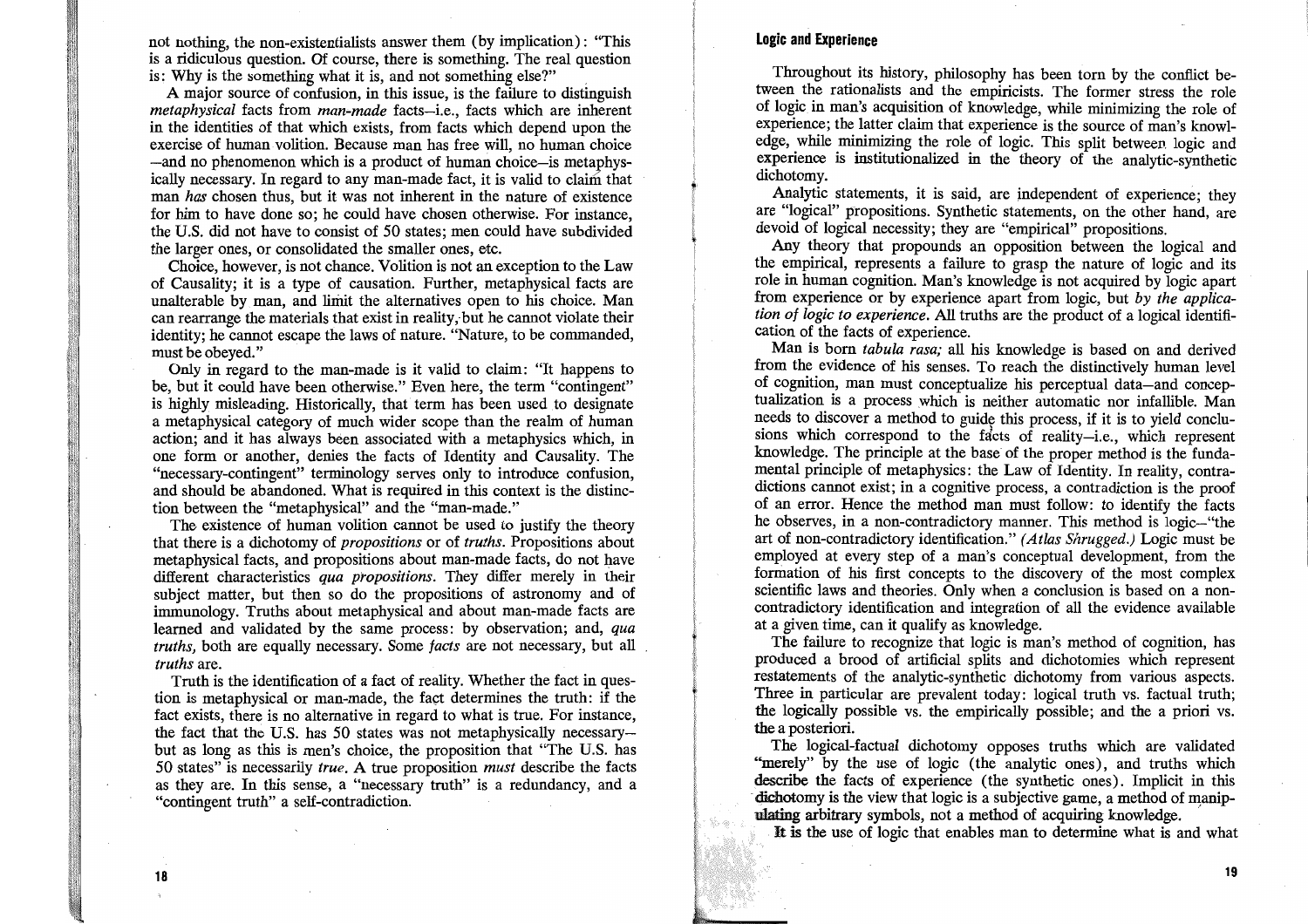is not a fact. To introduce an opposition between the "logical" and the "factual" is to create a split between consciousness and existence, between truths in accordance with man's method of cognition and truths in accordance with the facts of reality. The result of such a dichotomy is that logic is divorced from reality ("Logical truths are empty and conventional")-and reality becomes unknowable ("Factual truths are contingent and uncertain"). This amounts to the claim that man has no method of cognition, i.e., no way of acquiring knowledge.

The acquisition of knowledge, as Ayn Rand has observed, involves two fundamental questions: *"What* do I know?" and *"How* do I know it?" The advocates of the logical-factual dichotomy tell man, in effect: "You can't know the 'what'-because there is no 'how.'" (These same philosophers claim to know the truth of their position by means of unanswerable logical argument.)

To grasp the nature of their epistemological procedure, consider a mathematician who would claim that there is a dichotomy between two types of truth in the matter of adding columns of figures: truths which state the actual sum of a given column *versus* truths which are reached . by adherence to the laws of addition-the "summational truths" vs. the "additive truths." The former represent the actual sums-which, however, additive truths. The former represent the actual sums—which, however, re unfortunately unprovable and unknowable, since they cannot be certain and networks of addition, the fatter, which are perfectly ertain and necessary, are unioriunality a subjective randay-element, with no relationship to actual sums in the actual world. (At this point, a pragmatist mathematician comes along and provides his "solution": ragmatist mainemalicial comes along and provides in solution. Adding," he tells us, "may be subjective, but it works. Why does it:<br> $\frac{1}{2}$  and  $\frac{1}{2}$  are it does? What about tomorrow? "Those questions," arrived at by the methods of addition; the latter, which are perfectly certain and necessary, are unfortunately a subjective fantasy-creation, with no relationship to actual sums in the actual world. (At this point, a prag

mathematics would follow. When philosophers accept such a doctrine, nathematics would follow. Wilell pluiosophicis accept such a doctrine, pe same consequences may be expected—with only this different province of philosophy embraces the total of human knowledge.<br>Another restatement of the analytic-synthetic dichotomy is the view

Another restatement of the analytic-symmetry dictionary is the " If opposes the "logically" possible and the "empirically" possible.<br>Let's not self-contra-

If the proposition that a given phenomenon exists is not self-contra-<br>dictory, then that phenomenon, it is claimed, is "logically" possible; if  $t$  is claimed, is  $\log t$  possess). The proposition  $t$  is  $\log t$  is  $\log t$  is  $\log t$  is  $\log t$  is  $\log t$  is  $\log t$  is  $\log t$  is  $\log t$  is  $\log t$  is  $\log t$  is  $\log t$  is  $\log t$  is  $\log t$  is  $\log t$  is  $\log t$  is  $\log t$  is  $\log t$  is  $\log t$  is he proposition *is* self-contradictory, then the phenomenon is regionally processible, are impossible. Certain phenomena, however, although logically possible, are contrary to the "contingent" laws of nature that men discover by experience; these phenomena are "empirically"-but not "logically"-impos- $\frac{1}{2}$  mese phenomena are empirically  $\frac{1}{2}$  but not regionally  $\frac{1}{2}$  meses  $m_{\text{E}}$ . Thus, a married backet is negleally impossible, but a backet is merely who can fly to the moon by means of flapping his arms, is merely "empirically" impossible (i.e., the proposition that such a bachelor exists empirically impossible (i.e., the proposition that such a bachelor embody The can fly to the moon by means of flapping his arms, is merely empirically" impossible (i.e., the proposition that such a bachelor exists a not self-contradictory, but such a bachelor is not in accordance with the laws t The metaphysical basis of the metaphysical basis of the preceding that a violation

The metaphysical basis of this dictionary is the premise that a violation.

seen, the laws. of nature are inherent in the identities of the entities that exist. A violation of the laws of nature would require that an entity act in contradiction to its identity; i.e., it would require the existence of a contradiction. To project such a violation is to endorse the "miraculous" view of the universe, as already discussed.

The epistemological basis of this dichotomy is the view that a concept consists only of its definition. According to the dichotomy, it is logically impermissible to contradict the definition of a concept; what one asserts by this means is "logically" impossible. But to contradict any of the *non-defining* characteristics of a concept's referents, is regarded as logically permissible; what one asserts in such a case is merely "empirically" impossible.

Thus, a "married bachelor" contradicts the definition of "bachelor" regions and indirect bachelor contradicts the definition of bachelor  $\mathbf{u}_0$  $\frac{1}{2}$  fluit to the moon by means of flamping his arms" is regarded as "logically" fly to the moon by means of flapping his arms" is regarded as "logically" possible, because the *definition* of "bachelor" ("an unmarried man")  $\alpha$  does not specify his means of locomotion. What is ignored here is the for  $\frac{1}{2}$  fact the concept "background" is a subcategory of the concept "man," fact that the concept "bachelor" is a subcategory of the concept "man," that as such it includes all the characteristics of the entity "man," and that these exclude the ability to fly by flapping his arms. Only by reducing a concept to its definition and by evading all the other characteristics of it concept to its definition and by evading an the other characteristics of contradiction. contradiction.<br>Those who attempt to distinguity the "logically" possible and the

"empirically" possible commonly maintain that the "logically" impossible is unimaginable or inconceivable, whereas the merely "empirically" imis unimaginable or inconceivable, whereas the merely "empirically" impossible is at least imaginable or conceivable, and that this difference ressive is at least imaginable of conceivable, and that this difference.<br>upports the distinction. For instance, "ice which is not solid" (a "logical")  $\mu$ possibility) is inconceivable; but "ice which sinks in water" (a noglear morely  $\mu$  empirical" impossibility) is at least conceivable, they claim, even though  $\mu$ it does not exist; one need merely visualize a block of ice floating on it does not exist; one need merely visualize a block of ice floating on water, and suddenly plummeting straight to the bottom. This argument confuses Walt Disney with metaphysics. That a man

can project an image or draw an animated cartoon at variance with the can project an image or draw an animated cartoon at variance with the facts of reality, does not alter the facts; it does not alter the nature or the potentialities of the entities which exist. An image of ice sinking in water does not alter the nature of ice; it does not constitute evidence that it is possible for ice to sink in water. It is evidence only of man's capacity to engage in fantasy. Fantasy is not a form of cognition.

ngage in famasy. Famasy is not a form of cognition.<br>Insthant the fact that man possesses the capacity to fantasize does not mean that the opposite of demonstrated truths is "imaginable" or "conceivable." In a serious, epistemological sense of the word, a man *cannot*  civable. The serious, epistemological sense of the word, a man cumor conceive the opposite of a proposition he knows to be true (as apart from propositions dealing with man-made facts). If a proposition asserting a metaphysical fact has been demonstrated to be true, this means that that fact has been demonstrated to be inherent in the identities of the entities in question, and that any alternative to it would require the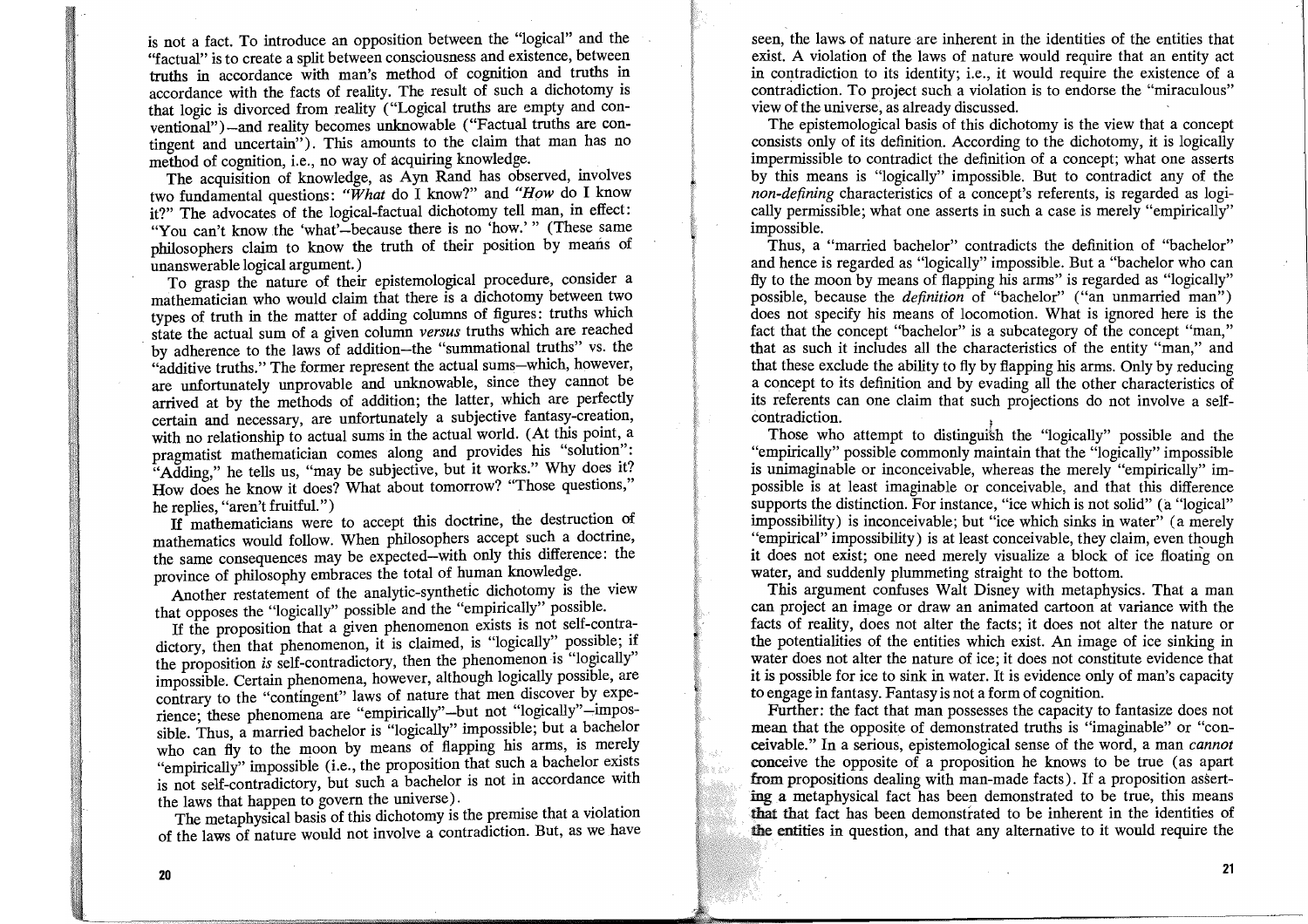existence of a contradiction. Only ignorance or evasion can enable a man to attempt to project such an alternative. If a man does not know that a certain fact has been demonstrated, he will not know that its denial involves a contradiction. If a man does know it, but evades his knowledge and drops his full cognitive context, there is no limit to what he can pretend to conceive. But what one can project by means of ignorance or evasion, is philosophically irrelevant. It does not constitute a basis for instituting two separate categories of possibility.

There is no distinction between the "logically" and the "empirically" possible (or impossible). All truths, as I have said, are the product of a logical identification of the facts of experience. This applies as much to the identification of possibilities as of actualities.

The same considerations invalidate the dichotomy between the a priori and the a posteriori. According to this variant, certain propositions (the analytic ones) are validated *independently of experience,* simply by an analysis of the definitions of their constituent concepts; these propositions are "a priori." Others (the synthetic ones) are dependent upon experience for their validation; they are "a posteriori."

As we have seen, definitions represent condensations of a wealth of observations, i.e., a wealth of "empirical" knowledge; definitions can be arrived at and validated only on the basis of experience. It is senseless, therefore, to contrast propositions which are true "by definition" and propositions which are true "by experience." If an "empirical" truth is one derived from, and validated by reference to, perceptual observations, then all truths are "empirical." Since truth is the identification of a fact of reality, a "non-empirical truth" would be an identification of a fact of reality which is validated independently of observation of reality. This would imply a theory of innate ideas, or some equally mystical construct.

Those who claim to distinguish a posteriori and a priori propositions commonly maintain that certain truths (the synthetic, factual ones) are *"empirically falsifiable,"* whereas others (the analytic, logical ones) are not. In the former case, it is said, one can specify experiences which, if they occurred, would invalidate the proposition; in the latter, one cannot. For instance, the proposition "Cats give birth only to kittens" is "empirically falsifiable" because one can invent experiences that would refute it, such as the spectacle of tiny elephants emerging from a cat's womb. But the proposition "Cats are animals" is not "empirically falsifiable" because "cat" is *defined* as a species of animal. In the former case, the proposition remains true only as long as experience continues to bear it out; therefore, it depends on experience, i.e., it is a posteriori.<br>In the latter case, the truth of the proposition is immune to any imaginable change in experience and, therefore, is independent of experience,

i.e., is a priori.<br>Observe the inversion propounded by this argument: a proposition can qualify as a *factual, empirical* truth only if man is able to evade the facts of experience and arbitrarily to invent a set of impossible circumstances that contradict these facts; but a truth whose opposite is beyond man's power of invention, is regarded as independent of and irrelevant to the nature of reality, i.e., as an arbitrary product of human "convention."

(It must be added that falsifiability, according to this theory, is a property of false propositions, as well as of true ones. For instance, the proposition "The moon is made of green cheese" is falsifiable, because one can project the possibility that the moon is made of chocolate eclairs. But the proposition "The moon is made of volcanic rock" cannot be accepted as "factually true" unless someone can claim that it would become false if the moon were made of green cheese.)

Such is the unavoidable consequence of the attempt to divorce logic and experience.

As I have said, knowledge cannot be acquired by experience apart from logic, nor by logic apart from experience. Without the use of logic, man has no method of drawing conclusions from his perceptual data; he is confined to range-of-the-moment observations, but any perceptual fantasy that occurs to him qualifies as a future possibility which can invalidate his "empirical" propositions. And without reference to the facts of experience, man has no basis for his "logical" propositions, which become mere arbitrary products of his own invention. Divorced from logic, the arbitrary exercise of the human imagination systematically undercuts the "empirical"; and divorced from the facts of experience, the same imagination arbitrarily creates the "logical."

I challenge anyone to "project" a more thorough way of invalidating *all* of human knowledge.

### **Conclusion**

W íş., )<br>Monte in. .<br>Maria 19 ). Mari **M** 

ķ.

The ultimate result of the theory of the analytic-synthetic dichotomy is the following verdict pronounced on human cognition: if the denial of a proposition is inconceivable, if there is no possibility that any fact of reality can contradict it, i.e., if the proposition represents knowledge which is *certain*, then it does not represent knowledge of reality. In other words: if a proposition cannot be wrong, it cannot be right. A proposition qualifies as factual only when it asserts facts which are still unknown, ie., only when it represents a hypothesis; should a hypothesis be proved and become a certainty, it ceases to refer to facts and ceases to represent knowledge of reality. If a proposition is conclusively demonstrated-so that to deny it is obviously to endorse a logical contradiction-then, *in virtue of this fact,* the proposition is written off as a product of human convention or arbitrary whim.

This means: *a proposition is regarded as arbitrary precisely because it has been logically proved.* The fact that a proposition cannot be refuted, refutes it (i.e., removes it from reality). A proposition can retain a connection to facts only insofar as it has not been validated by man's method of cognition, i.e., by the use of logic. Thus proof is made the disqualifying element of knowledge, and knowledge is made a function of human ignorance.